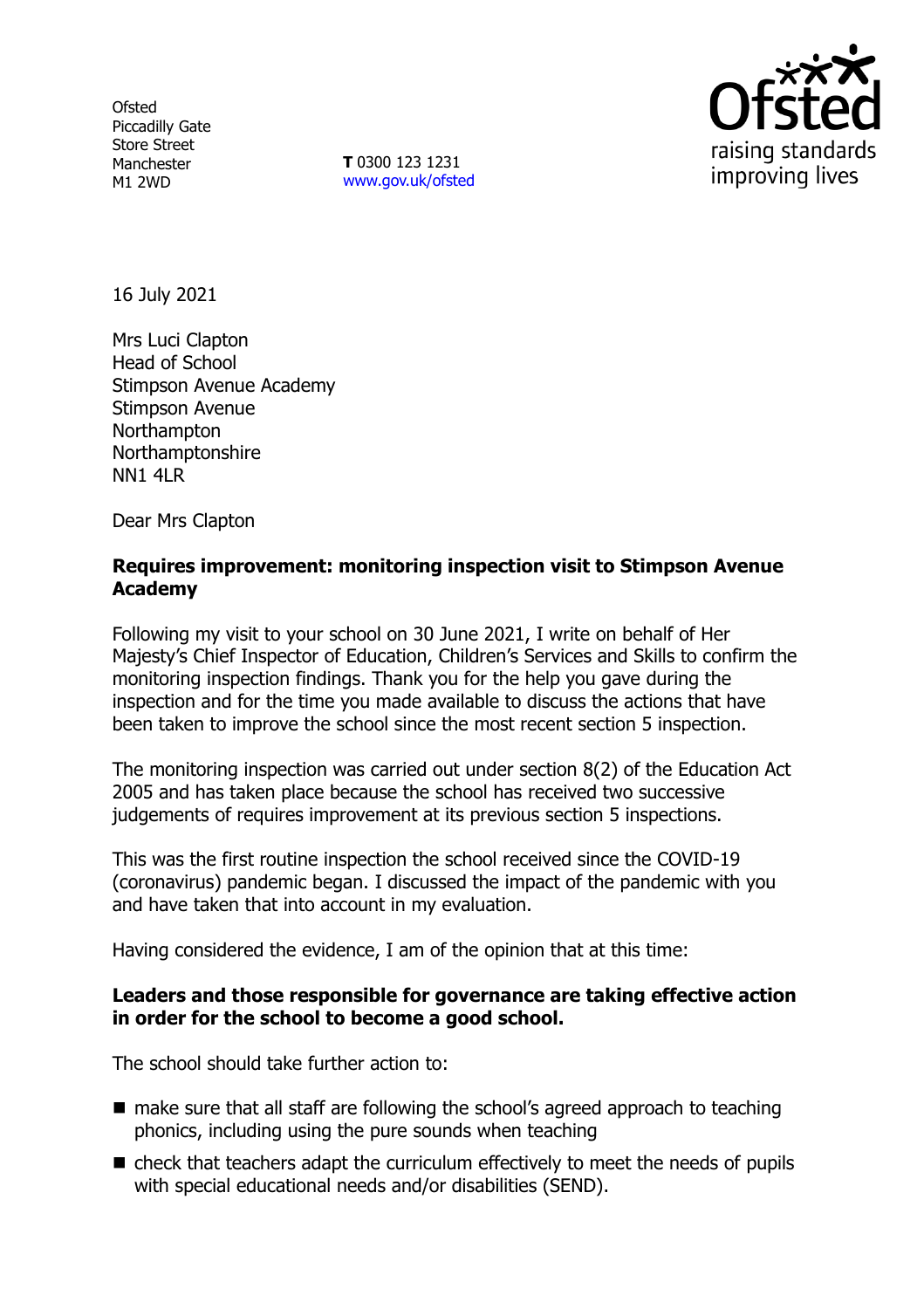

### **Context**

Since the last inspection, the senior leadership team has changed. The executive headteacher took over leadership of the school in 2019 and, as of September 2020, the two assistant headteachers were promoted to deputy headteacher and head of school. The special educational needs and disabilities coordinator (SENDCo) joined in the autumn term 2020. The multi-academy trust has formed the governing body.

# **Main findings**

Leaders have continued to move forward with curriculum development. Detailed curriculum plans set out what pupils should learn and when. Subject leaders from schools across the multi-academy trust have worked together to plan out subject content. They have made sure that the curriculum builds knowledge as pupils move through this school. Teachers are using their knowledge of the new curriculum by recapping previous learning with pupils. They check that pupils have remembered content they have covered before.

Where the implementation of the new curriculum is most effective, teachers make sure that the activity they set for pupils helps them to remember key knowledge. Teachers use discussion and questioning of pupils effectively to help new learning 'stick'. For example, in Year 5, pupils discussed the reasons why different animals might have different gestation periods. In Year 6, pupils considered how the diversity of the local population had changed over time by comparing maps from the 1950s and today. Occasionally, the activity teachers ask pupils to do and what they want pupils to learn are not well matched. Pupils do not learn what the curriculum plans set out. Leaders are working with teachers to be more precise about how the activity they plan will help pupils to remember what they want them to learn.

The school's phonics programme is well sequenced so that pupils learn increasingly more complex sounds to help them to read more difficult words. Pupils' reading books match the sounds that they know. Staff have received training in how to teach the phonics programme. However, a few are not teaching in a way which is consistent with the school's approach. Some staff are not using the pure sound when teaching. Pupils then learn the sound incorrectly.

The school's SENDCo is motivated to make sure that pupils with SEND have the support they require. Since starting at the school, they have made referrals to external agencies and applied for additional funding to make sure that pupils get the support they need. Teachers have received training in how to set targets for pupils with SEND. The targets are achievable and focus on what pupils with SEND need to learn in the short term. Some teachers require more support to adapt the curriculum to meet the needs of pupils with SEND. Some pupils are too heavily supported, or they do not have the right resources to help them to be successful.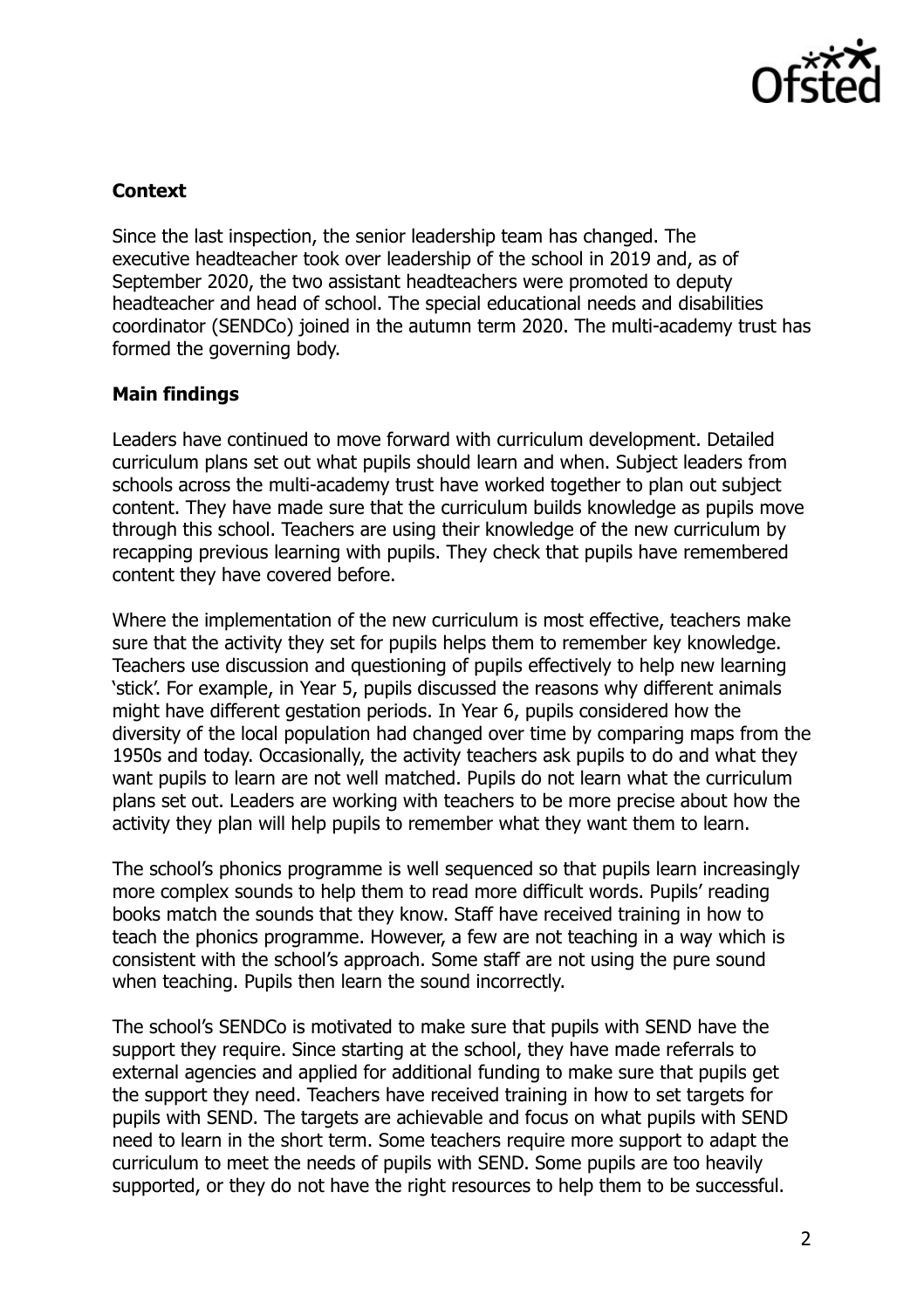

Pupils are keen to talk about what they are learning. They are polite and readily get involved with whole-class discussion. They are not afraid to put across their point of view. Pupils I spoke with said that they know the different types of bullying, but said that it happens only rarely. They were able to explain what it means to stay safe online, including when playing games or using social media. Pupils talk about tolerance and diversity. They know that we are all different and can explain why it is important to respect these differences.

Despite the limitations of the pandemic, governors continue to provide challenge for leaders. They are keen to know how the pandemic has affected pupils and families. They are beginning to consider what the long-term impact of COVID-19 will be on pupils' learning, as well as dealing with the here and now.

The school's plans for improvement are comprehensive and focus on the actions leaders need to take to make the school better. Leaders review and update plans frequently to show what they have achieved, and what they need to do next. Leaders' determination is driving improvement towards becoming a good school.

# **Additional support**

Leaders and staff are complimentary about the work of the multi-academy trust in supporting them to improve. The collaborative work on curriculum development has helped staff to feel part of the improvement process. It has also given them opportunities to speak with other subject leaders from schools across the trust. They share what is working well and support each other. The school's governors say that their links with the multi-academy trust have enabled them to have a better understanding of what is happening at the school. This has helped them to hold leaders to account better.

### **Evidence**

During the inspection, I met with the executive headteacher, head of school, other senior leaders, pupils, staff and representatives of those responsible for governance to discuss the actions taken since the last inspection. I also scrutinised the school's plans for improvement, curriculum plans and documentation associated with the school's procedures to keep pupils safe.